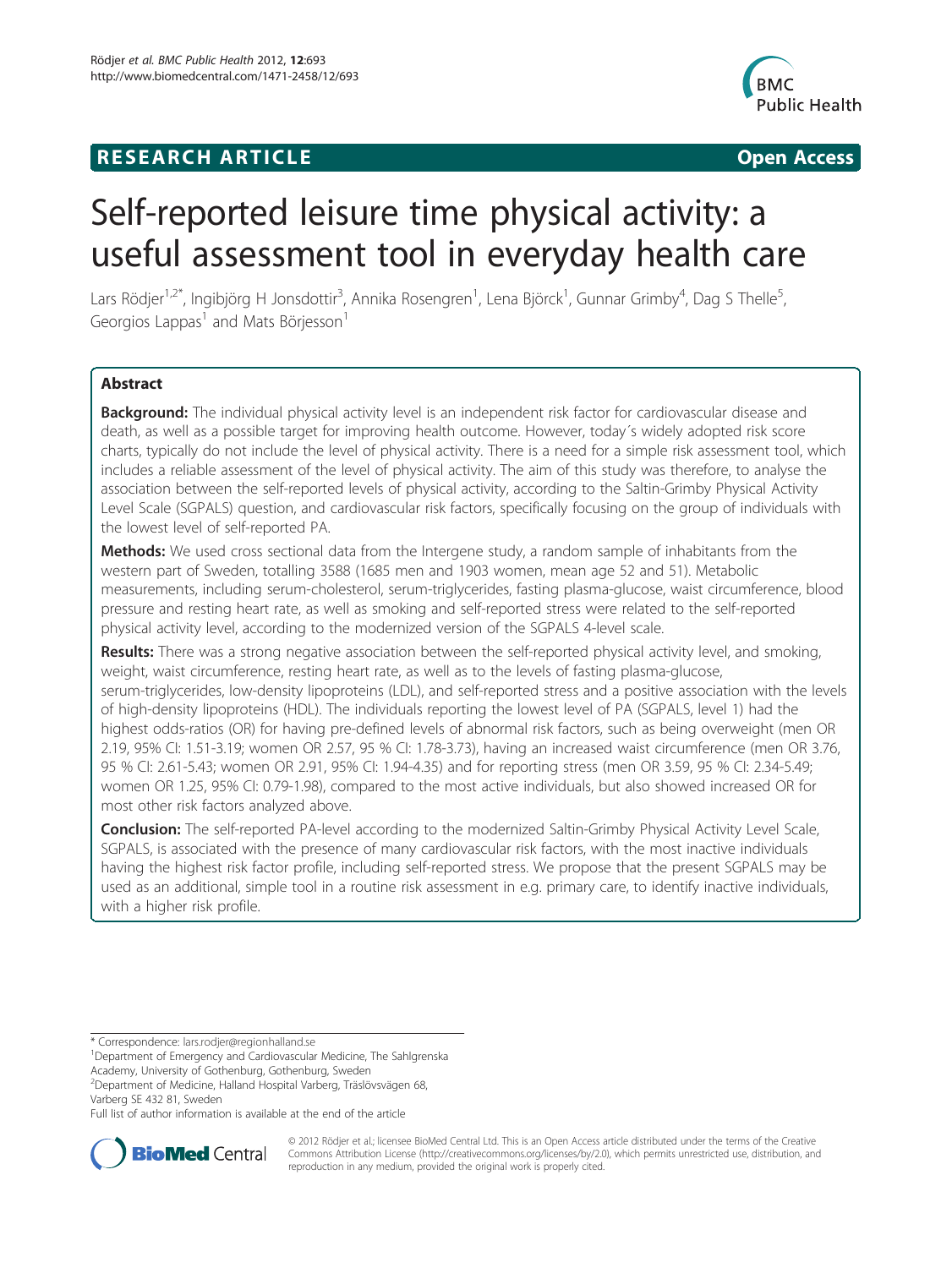# Background

Physical activity (PA) is defined as any bodily movement produced by the skeletal muscles, resulting in increased energy expenditure [\[1](#page-6-0)]. Regular PA is associated with a lower risk of cardiovascular and overall morbidity and mortality [\[2](#page-6-0)]. Indeed, physical inactivity was recently ranked as the fourth most important risk factor of mortality worldwide, by the World Health Organization (WHO) [\[3](#page-6-0)]. The recommended level of medium intensity aerobic activity being 150 minutes/ week, only half of the adult population in the USA reach this level of PA according to self-reported data [[4\]](#page-6-0), while the Eurobarometer study estimated that only 23 % of the Swedish population were sufficiently physically active [[5\]](#page-6-0).

Both cardiorespiratory fitness (CRF), defined as the maximum oxygen uptake on treadmill or by bicycle ergometer [[1\]](#page-6-0), and the level of physical activity have been found to be independently associated with cardiovascular risk factors, such as blood lipids, body mass index (BMI), blood pressure and insulin resistance [\[6](#page-6-0),[7](#page-6-0)], as well as predicting morbidity and mortality [[8,9\]](#page-6-0). In addition, sedentary behaviour and few breaks in sitting time, is also independently associated to cardiovascular risk factors [\[10\]](#page-6-0). In addition to the direct effects on the cardiovascular system, physical inactivity also increases future risk of developing mental disorders and stress [\[11](#page-6-0)].

The definitions of sedentary behaviour has varied in the literature, initially including a low physical activity level in addition to being still, making comparisons between studies difficult [\[12](#page-7-0)]. The health risk related to sedentary behaviour seems to be independent of the time spent performing light and moderate to vigorous PA [\[13,14](#page-7-0)]. In these studies, sedentary behaviour was defined as an accelerometer count of <100/min, but has also been defined as all activities that consume not over 1.0-1.5 metabolic equivalent units (METs; equivalent to energy expenditure from oxygen uptake of 3.5 ml·kg<sup>-1</sup>·min<sup>-1</sup>) [\[15\]](#page-7-0). Recently the Sedentary Behaviour Research Network has suggested a standardized description [\[16\]](#page-7-0), defining inactive individuals are those not meeting recommended level of PA, while sedentary behaviour is defined as any awake activities while sitting or reclining posture with an energy expenditure <1.5 METs. Moreover the actual sitting time has recently also been independently related to increased risk for all-cause and cardiovascular disease (CVD) mortality [\[17,18](#page-7-0)].

Indeed, the greatest net-effect for health may be gained by any positive change from sedentary behavior [[19\]](#page-7-0). As a result, identifying and targeting physically inactive, including sedentary, or insufficiently active individuals, is one of the major tasks in primary and secondary prevention in everyday health care.

The Framingham Risk Score and the European Society of Cardiology's SCORE, based on cholesterol, gender, age, blood pressure and smoking, are used to identify individuals with increased risk of cardiovascular events [[20,21\]](#page-7-0). However, both risk score charts lack information about the physical activity level, which would be a valuable contribution to identify patients at risk, as both physical activity levels and CRF are important independent risk factors for CVD [\[9](#page-6-0)[,22](#page-7-0)]. While direct measurement of the individual CRF level, using e.g. bicycle ergometers or treadmill tests may not be feasible in everyday health care, a simple assessment of the physical activity level, identifying patients at potentially increased cardiovascular risk, by being physically inactive, would be useful.

In a previous longitudinal study, we used a four level scale to assess the self-reported physical activity level in a working population, showing an association with both perceived stress and self-reported mental disorders [\[11](#page-6-0)]. This scale was originally developed by Saltin and Grimby (here termed Saltin-Grimby Physical Activity Level Scale, SGPALS) [[23\]](#page-7-0).

In the present study, we thus aimed to study the relationship between the self-reported level of PA according to the modernized version of SGPALS and other traditional cardiovascular risk factors in a large Swedish population. We also wanted to characterise the subjects having the lowest level of PA, according to SGPALS, with regard to their risk of having pre-defined abnormal levels of the classical risk factors.

# **Methods**

This study is a part of the Intergene study, which was conducted between April 2001 and December 2004, and included a random sample of inhabitants of Region Västra Götaland from central population registry, of both sexes, aged between 25 and 74 years. In total, 8820 individuals were initially selected to participate of whom 194 were not eligible, due to either having an unknown address, change of address or having died prior to contact. The survey response-rate was 44 % (women) and 39 % (men), and a total of 3610 individuals (1908 women/ 1702 men), with a mean age of 52 (women) and 51 years (men), were finally included in the study. The question regarding PA level was answered by 1903 women and 1685 men.

The aim of the Intergene study was to investigate the INTERplay between GENEtic susceptibility and environmental factors predisposing to chronic disease. The Intergene study included a questionnaire, a clinical examination and blood measurements. Sample individuals received a letter of information, including an invitation to participate in the study. Written informed consent was required before study inclusion. Screening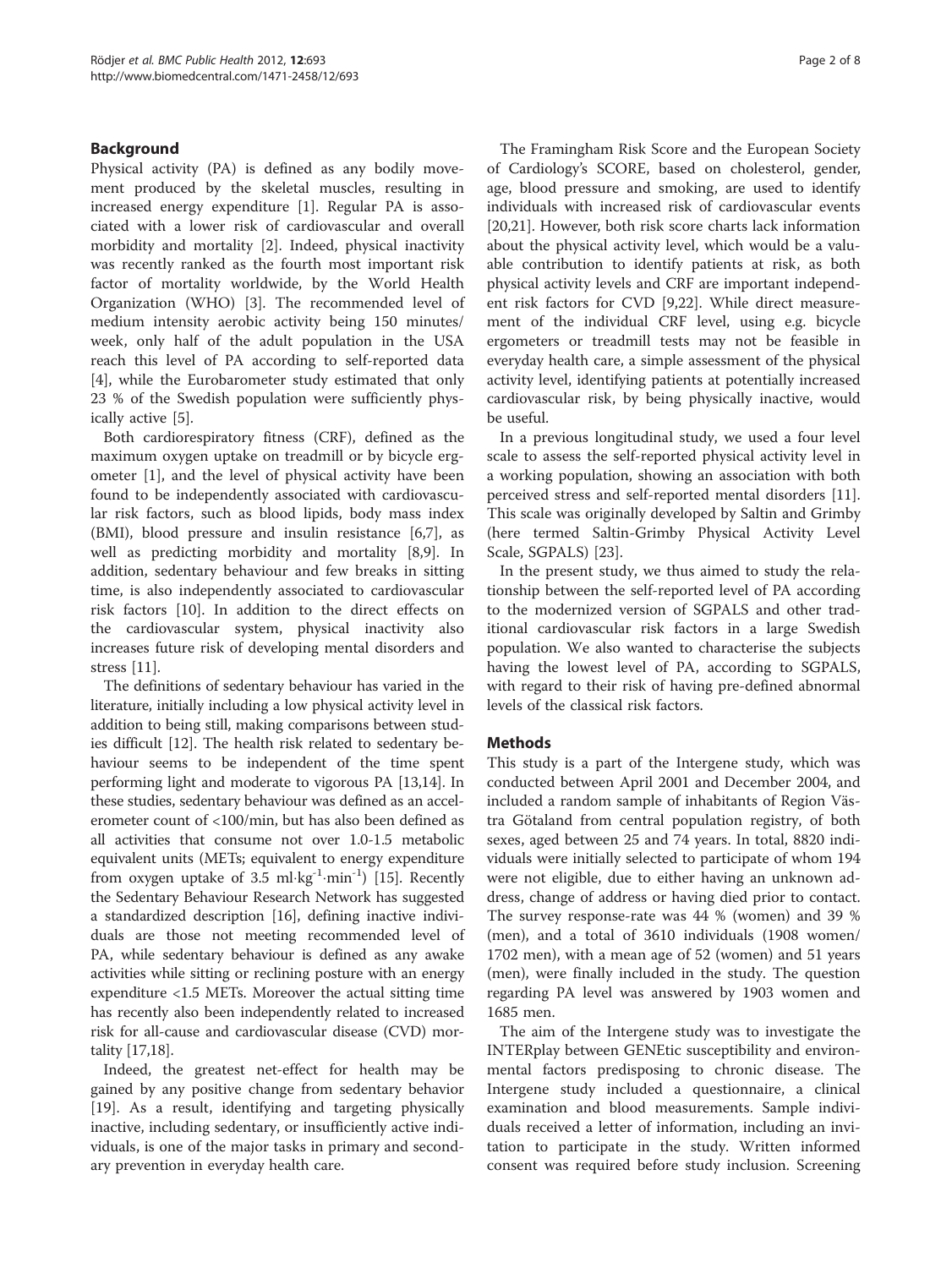was centralised to the most inhabited areas, using a mobile test centre (bus) outside the city of Gothenburg, as earlier described by Berg [\[24\]](#page-7-0).

#### Survey information

For self-reported level of PA we used the 4-level Saltin-Grimby Physical Activity Level Scale (SGPALS) [[23](#page-7-0)] which has shown good validity and reliability [\[6](#page-6-0)]. The SGPALS has been shown to be related to both the CRF level [\[25](#page-7-0)-[27\]](#page-7-0) and to CVD-outcomes [[28,29\]](#page-7-0).

A single question is used: "How much do you move and exert yourself physically during leisure time? If your activity varies greatly between, for example summer and winter, try to estimate an average. The question concerns the last year". Four options were given as possible answers, making up the four self-reported physical activity groups. The modifications to modernize the activities of the scale, as outlined below have to our knowledge not been used in exactly the same design earlier in a Swedish cohort. Although the amendment of using computers is logical it hasn't to our knowledge earlier been used.

- 1. Physically inactive  $(I)$ : Being almost completely inactive, reading, watching television, watching movies, using computers or doing other sedentary activities, during leisure-time.
- 2. **Some** light physical activity (LPA): Being physically active for at least four hours/week as riding a bicycle or walking to work, walking with the family, gardening, fishing, table tennis, bowling etc.
- 3. Regular physical activity and training (moderate PA, MPA): Spending time on heavy gardening, running, swimming, playing tennis, badminton, calisthenics and similar activities, for at least 2 to 3 hours/week.
- 4. Regular hard physical training for competition sports (vigorous PA, VPA): Spending time in running, orienteering, skiing, swimming, soccer, European handball etc. several times per week.

In this study, two percent of the participants reported being physically active at the highest level "hard training or competitive sports" (vigorous PA). This is similar to previous studies, showing that less than four percent of participants report the highest activity level [\[11](#page-6-0)[,25](#page-7-0)]. Therefore, we merged group 4 with group 3 to form the moderate-to-vigorous PA group (MVPA), for our study analyses. The definition of physically inactive (formerly described as "Sedentary"), SGPALS 1 above, include those being predominately sedentary and those being active at a very low level. However, the SGPALS does not give information on sitting time or breaks in sitting time.

A problem with the clinical applicability of the SGPALS, may be that since the introduction in 1968, new behavioural concepts and leisure-time activities have been established, including widespread computer use, necessitating updating of the instrument. SGPALS has to our knowledge been translated from Swedish to Norwegian, Danish, Finnish and English.

Questions on educational level, smoking habits, marital status and stress were included in the survey. Smoking was dichotomized into current smoker or non-smoker. Educational level was defined as long or short education, where long education was defined as university level or higher. Marital status was divided into four groups, never married, married/cohabiting, divorced or widow/er. The level of perceived stress at home and work was assessed with a simple question, initially used in the study of men born in 1913 in Gothenburg [[30](#page-7-0)]. In this study self-reported high level of stress was defined as perceived stress during the last year or more at either work or home. This level of stress has been associated with myocardial infarction in previous epidemiological studies [[30](#page-7-0)].

# Measurements and procedure

Participants were told to be fasting for the last four hours prior to the visit at the research site, following standard blood sampling routines. Weight and height were measured to the nearest centimetre and kilogram, with light clothing and without shoes. Body Mass Index (BMI) was calculated, with overweight being defined as a BMI  $\geq$ 25 kg/m<sup>2</sup>. Waist circumference was measured according to international standards, between the lower rib and the iliac crest. High waist circumference was defined as ≥94 centimetres (men) and ≥80 centimetres (women) [\[31](#page-7-0)]. Blood pressure (in millimetres Hg) was measured twice, for each participant after 5 minutes of rest, using an Omron 711 automatic IS machine, with the subject in the sitting position, with a simultaneous reading of heart rate. An elevated blood pressure was defined as ≥150/90 mmHg. An elevated resting heart rate was defined as  $\geq 70$  beats per minute (bpm) [\[32](#page-7-0)].

Plasma glucose was analysed using the hexokinase method (Roche Hitachi 917 and Roche ModularP). A high fasting plasma-glucose was defined as ≥6.1 mmol/litre. The cholesterol and triglyceride analyses were made with enzymatic assays and for the high-density lipoproteins (HDL-cholesterol) analyses, dextran sulphate-magnesium precipitation of apo-B containing lipoproteins, were used. LDL cholesterol levels were estimated using the Friedewald equation where applicable (missing  $n = 58$ ). Unfavourable levels of lipid fractions were defined as, high LDL-cholesterol (≥3.0 mmol/l), low HDL-cholesterol (<1.29 mmol/l women, <1.03 mmol/l men) and triglycerides (≥1.7 mmol/l), as described in earlier epidemiological work [\[33,34](#page-7-0)]. During one period there was no blood samples collected  $(n = 386)$ .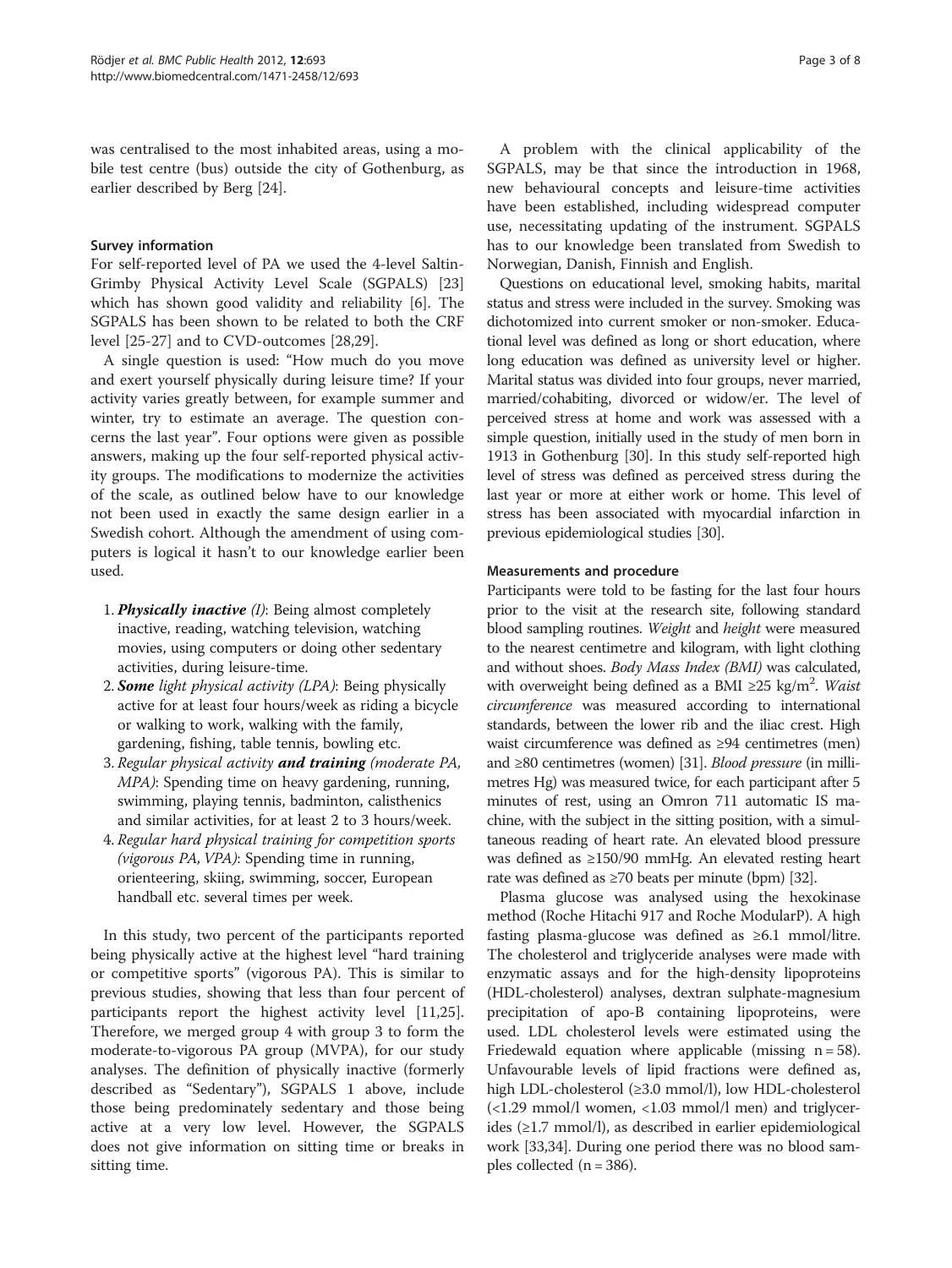#### <span id="page-3-0"></span>**Statistics**

Characteristics for the physical activity groups are presented in the form of means and standard deviations for continuous variables and percents for the categorical variables. To assess the association between the physical activity and elevated cardiovascular risk factors we used a series of logistic regression models where each risk factor was set as dependent binary variable and physical activity and age as independent variables. Analyses with adjustments for educational level affected odds ratios diminutively (data not shown). We also conducted a statistical (contrast analysis) test for differences between the odds ratios of LPA and the inactive group respectively to see if there was a trend of the odds ratios across the physical activity levels. The moderate to vigorous physical activity (MVPA) group was set as reference level in the statistical models above, and odds ratios with the other PA-levels were calculated and presented together with a 95% confidence interval. All analyses were performed using SPSS version 18.0 (SPSS Inc., Chicago, Illinois, USA).

| Table 1 Characteristics of the participants according to gender and physical activity level |  |  |  |  |
|---------------------------------------------------------------------------------------------|--|--|--|--|
|---------------------------------------------------------------------------------------------|--|--|--|--|

|                                   | MVPA mean $\pm$ SD<br>or % (N) | $LPA$ mean $\pm$ SD<br>or % (N) | Inactive mean $\pm$ SD<br>or % (N) | All mean $\pm$ SD<br>or % (N) | <b>Values</b><br>missing N |
|-----------------------------------|--------------------------------|---------------------------------|------------------------------------|-------------------------------|----------------------------|
| Men                               | 29 (486)                       | 59 (999)                        | 12 (200)                           | (1685)                        |                            |
| Marital status <sup>a</sup>       | 79 (385)                       | 80 (797)                        | 72 (143)                           | 79 (1325)                     | $\overline{4}$             |
| University education              | 40 (196)                       | 22 (222)                        | 21(41)                             | 27 (459)                      | 8                          |
| Stress <sup>b</sup>               | 11(54)                         | 11(113)                         | 29 (58)                            | 14 (225)                      | 18                         |
| Current smoker                    | 8(38)                          | 16 (162)                        | 31(61)                             | 16(261)                       | 8                          |
| Age (years)                       | $48.3 \pm 13.5$                | $53.7 \pm 12.4$                 | $49.2 \pm 12.4$                    | $51.6 \pm 12.9$               |                            |
| Weight (kg)                       | $83 \pm 10$                    | $85 \pm 13$                     | $88 \pm 15$                        | $85 \pm 12$                   |                            |
| Triglycerides (mmol/l)            | $1.34 \pm 1.15$                | $1.61 \pm 0.97$                 | $1.97 \pm 1.32$                    | $1.57 \pm 1.09$               | 177                        |
| High density lipoprotein (mmol/l) | $1.52 \pm 0.37$                | $1.45 \pm 0.38$                 | $1.32 \pm 0.34$                    | $1.46 \pm 0.38$               | 184                        |
| Waist circumference (cm)          | $91 \pm 9$                     | $96 \pm 10$                     | $99 \pm 12$                        | $95 \pm 10$                   | 52                         |
| Resting heart rate (bpm)          | $61 \pm 10$                    | $66 \pm 11$                     | $68 \pm 12$                        | $65 \pm 11$                   | 5                          |
| BMI ( $kg/m2$ )                   | $25.8 \pm 2.8$                 | $26.8 \pm 3.5$                  | $28.1 \pm 4.3$                     | $26.7 \pm 3.5$                |                            |
| Plasma-glucose (mmol/l)           | $5.16 \pm 0.86$                | $5.43 \pm 1.20$                 | $5.46 \pm 1.27$                    | $5.35 \pm 1.13$               | 177                        |
| Low density lipoprotein (mmol/l)  | $3.27 \pm 0.97$                | $3.39 \pm 0.95$                 | $3.47 \pm 0.88$                    | $3.37 \pm 0.95$               | 230                        |
| Systolic blood pressure (mmHg)    | $133 \pm 18$                   | $136 \pm 21$                    | $132 \pm 21$                       | $135 \pm 20$                  | $\overline{3}$             |
| Diastolic blood pressure (mmHg)   | $81 \pm 10$                    | $84 \pm 11$                     | $84 \pm 10$                        | $83 \pm 10$                   | $\overline{3}$             |
| Women                             | 25 (469)                       | 66 (1264)                       | 9(170)                             | (1903)                        |                            |
| Marital status <sup>a</sup>       | 74 (348)                       | 73 (918)                        | 64 (108)                           | 73 (1374)                     | 10                         |
| University education              | 43 (200)                       | 32 (398)                        | 28 (47)                            | 34 (645)                      | 10                         |
| Stress <sup>b</sup>               | 18 (84)                        | 19 (241)                        | 20(33)                             | 19 (358)                      | 26                         |
| Current smoker                    | 13(61)                         | 20 (252)                        | 37 (62)                            | 20 (375)                      | 6                          |
| Age (years)                       | $46.9 \pm 12.7$                | $52.9 \pm 13.2$                 | $50.0 \pm 13.2$                    | $51.2 \pm 13.3$               |                            |
| Weight (kg)                       | $67 \pm 10$                    | $70 \pm 12$                     | $75 \pm 15$                        | $70 \pm 12$                   | $\overline{1}$             |
| Triglycerides (mmol/l)            | $1.05 \pm 0.56$                | $1.26 \pm 0.68$                 | $1.47 \pm 0.85$                    | $1.22 \pm 0.68$               | 207                        |
| High density lipoprotein (mmol/l) | $1.84 \pm 0.44$                | $1.77 \pm 0.45$                 | $1.62 \pm 0.46$                    | $1.78 \pm 0.45$               | 207                        |
| Waist circumference (cm)          | $79 \pm 9$                     | $84 \pm 11$                     | $89 \pm 14$                        | $83 \pm 11$                   | 96                         |
| Resting heart rate (bpm)          | $65 \pm 11$                    | $69 \pm 10$                     | $70 \pm 11$                        | $68 \pm 11$                   | 12                         |
| BMI ( $kg/m2$ )                   | $24.3 \pm 3.5$                 | $25.9 \pm 4.3$                  | $27.5 \pm 5.6$                     | $25.6 \pm 4.4$                | $\mathbf{1}$               |
| Plasma-glucose (mmol/l)           | $4.91 \pm 0.86$                | $5.05 \pm 0.89$                 | $5.03 \pm 0.99$                    | $5.01 \pm 0.90$               | 207                        |
| Low density lipoprotein (mmol/l)  | $2.94 \pm 0.89$                | $3.25 \pm 1.01$                 | $3.25 \pm 0.93$                    | $3.18 \pm 0.98$               | 222                        |
| Systolic blood pressure (mmHg)    | $124 \pm 19$                   | $129 \pm 23$                    | $127 \pm 24$                       | $128 \pm 22$                  | $\overline{2}$             |
| Diastolic blood pressure (mmHg)   | $80 \pm 10$                    | $82 \pm 10$                     | $82 \pm 11$                        | $81 \pm 10$                   | $\overline{2}$             |

Data are presented as mean ± standard deviation, or percentage with (N). MVPA, moderate-to-vigorous physical activity, LPA, light physical activity.<br><sup>a</sup> Living together with someone or married. <sup>b</sup> Perceiving stress during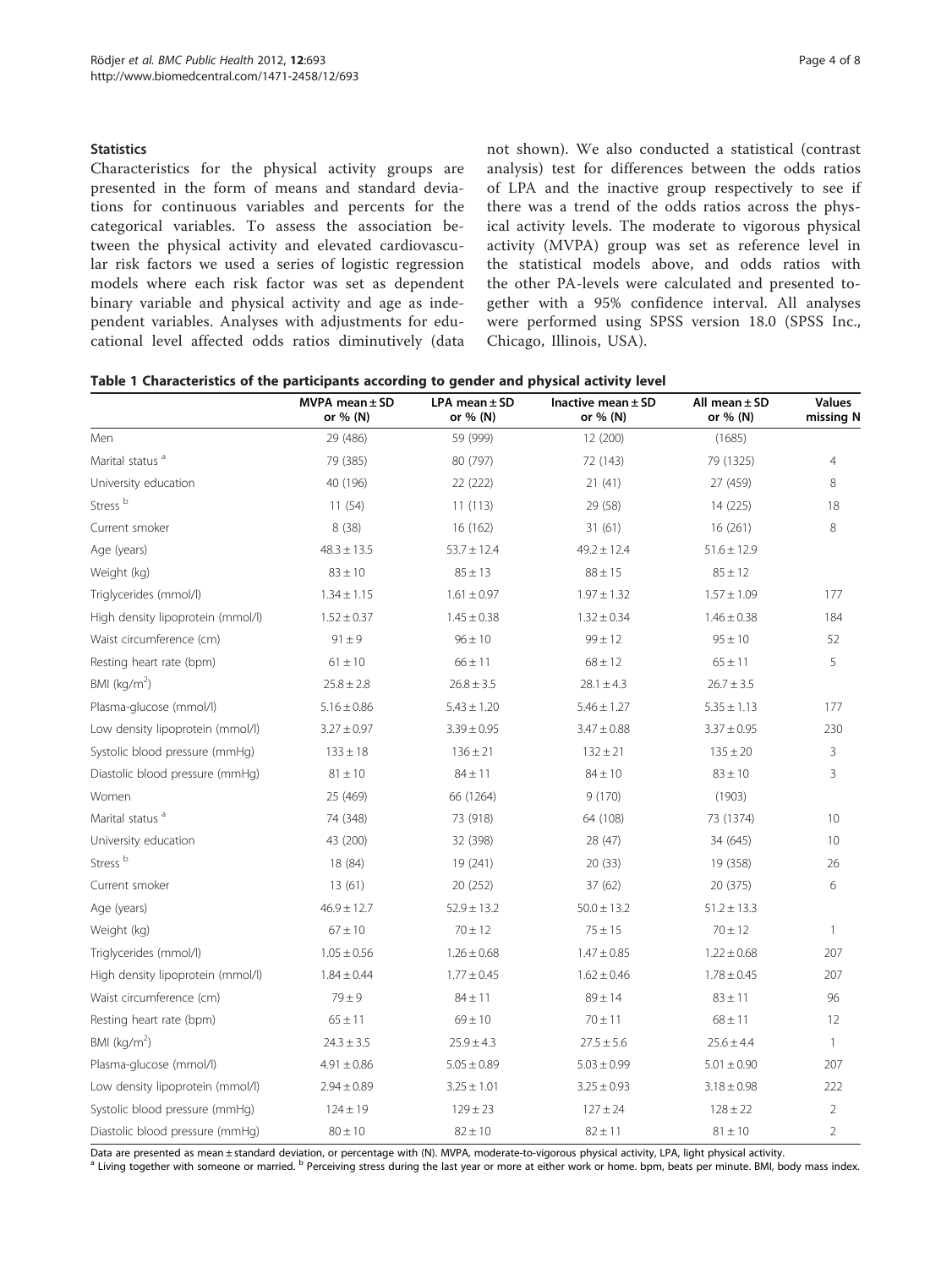#### Ethical review board

This study was approved by the Regional Ethical Review Board, Gothenburg, Sweden, in 2000-12-13 (number 237–00).

# Results

#### Level of physical activity in general

Twelve per cent of men and nine per cent of women, respectively, reported being physically inactive, while 59 and 66 % of men and women, respectively, reported LPA, and 29 and 25 % MVPA (Table [1\)](#page-3-0). In Table [1](#page-3-0) educational level, smoking habits, stress, marital status and other cardiovascular risk factors are shown for the participants stratified by different physical activity level groups. Individuals reporting MVPA, were twice as likely to report a high educational level and 3–4 times less likely to be smokers, than those reporting being physically inactive.

# Relationship between level of PA and cardiovascular risk factors

There were higher prevalence of elevated risk factors (body mass index, resting heart rate, waist circumference, plasma-glucose, low level of high density lipoprotein and serum-triglycerides) among those reporting inactive behaviour for both sexes (Table 2), i.e. lower prevalence of risk factors was seen parallel to an increased self-reported PA level. There were only very minor differences in LDL-cholesterol between PA levels. Men and women reporting being inactive (SGPALS level 1), had, on average, nine centimetres greater waist-circumference than individuals reporting MVPA (scoring 3–4 on SGPALS) (Table [1\)](#page-3-0).

#### Odds ratios for risk factors in relation to the SGPALS

With the most physically active group (MVPA) as reference, men reporting being inactive (SGPALS 1) were more likely to be overweight (OR: 2.19, 95% CI: 1.51- 3.19), have a waist circumference  $\geq$ 94 cm (OR: 3.76, 95 % CI: 2.61-5.43) and have serum-triglycerides  $\geq 1.7$ mmol/l (OR 4.5, 95 % CI: 3.08-6.57) Physically inactive women (SGPALS 1), were more likely to be overweight (OR: 2.57, 95 % CI: 1.78-3.73), have a waist circumference ≥80 cm (OR: 2.91, 95% CI: 1.94-4.35) and have serum-triglycerides ≥1.7 mmol/l (OR 3.28, 95 % CI: 2.06-5.22). Furthermore, men reporting inactive behaviour were markedly more likely to report a high level of perceived stress (OR: 3.59, 95 % CI: 2.34-5.49). In fact, odds-ratios for all risk factors were increased in the most inactive group (SGPALS 1), as described in Table [3.](#page-5-0)

There were significant differences among the odds ratios when comparing them taking into account the model estimated covariance between them and their standard errors for LPA and inactive groups except for hypertension among men and stress among women (data not shown). This analysis show a strong negative association between BMI, weight, resting heart rate, waist circumference and serum-triglycerides and the level of PA for both sexes.

# **Discussion**

The main finding of the present study was that selfreported physical activity level, according to the SGPALS, was negatively associated with traditional cardiovascular risk factors. The most inactive group

|  |                                    | Table 2 Prevalence of cardiovascular risk factors by |  |  |
|--|------------------------------------|------------------------------------------------------|--|--|
|  | gender and physical activity level |                                                      |  |  |

|                                               | <b>MVPA</b><br>% (N) | LPA<br>% (N) | Inactive<br>% (N) | Αll<br>% (N) | <b>Values</b><br>missing N |  |
|-----------------------------------------------|----------------------|--------------|-------------------|--------------|----------------------------|--|
| Men                                           | 29 (486)             | 59 (999)     | 12 (200)          | (1685)       |                            |  |
| Triglycerides<br>(≥1.7 mmol/l)                | 20                   | 37           | 53                | 34           | 177                        |  |
| High density<br>lipoprotein<br>(<1.03 mmol/l) | 6                    | 11           | 23                | 11           | 184                        |  |
| Waist circumference<br>(≥94 cm)               | 37                   | 57           | 67                | 53           | 52                         |  |
| Resting heart rate<br>(270 bpm)               | 18                   | 34           | 37                | 30           | 5                          |  |
| Overweight<br>(BMI ≥ 25 kg/m <sup>2</sup> )   | 58                   | 66           | 76                | 65           |                            |  |
| Plasma-glucose<br>(≥6.1 mmol/l)               | 6                    | 13           | 12                | 11           | 177                        |  |
| Low density<br>lipoprotein<br>(≥3.0 mmol/l)   | 58                   | 65           | 71                | 64           | 230                        |  |
| Hypertension<br>(≥150/90mm/Hq)                | 13                   | 20           | 16                | 17           | 3                          |  |
| Women                                         | 25 (469)             | 66 (1264)    | 9(170)            | (1903)       |                            |  |
| Triglycerides<br>(≥1.7 mmol/l)                | 12                   | 20           | 37                | 19           | 207                        |  |
| High density<br>lipoprotein<br>(<1.29 mmol/l) | 9                    | 10           | 19                | 11           | 207                        |  |
| Waist circumference<br>(≥80 cm)               | 43                   | 62           | 70                | 58           | 96                         |  |
| Resting heart rate<br>(270 bpm)               | 30                   | 44           | 46                | 40           | 12                         |  |
| Overweight<br>(BMI ≥ 25 kg/m <sup>2</sup> )   | 32                   | 52           | 57                | 47           | 1                          |  |
| Plasma-glucose<br>$(26.1$ mmol/l)             | $\overline{2}$       | 5            | 6                 | 4            | 207                        |  |
| Low density<br>lipoprotein<br>(≥3.0 mmol/l)   | 45                   | 58           | 62                | 55           | 222                        |  |
| Hypertension<br>(≥150/90mm/Hq)                | 8                    | 13           | 15                | 12           | $\overline{2}$             |  |

MVPA, moderate-to-vigorous physical activity. LPA, light physical activity. bpm, beats per minute. BMI, body mass index.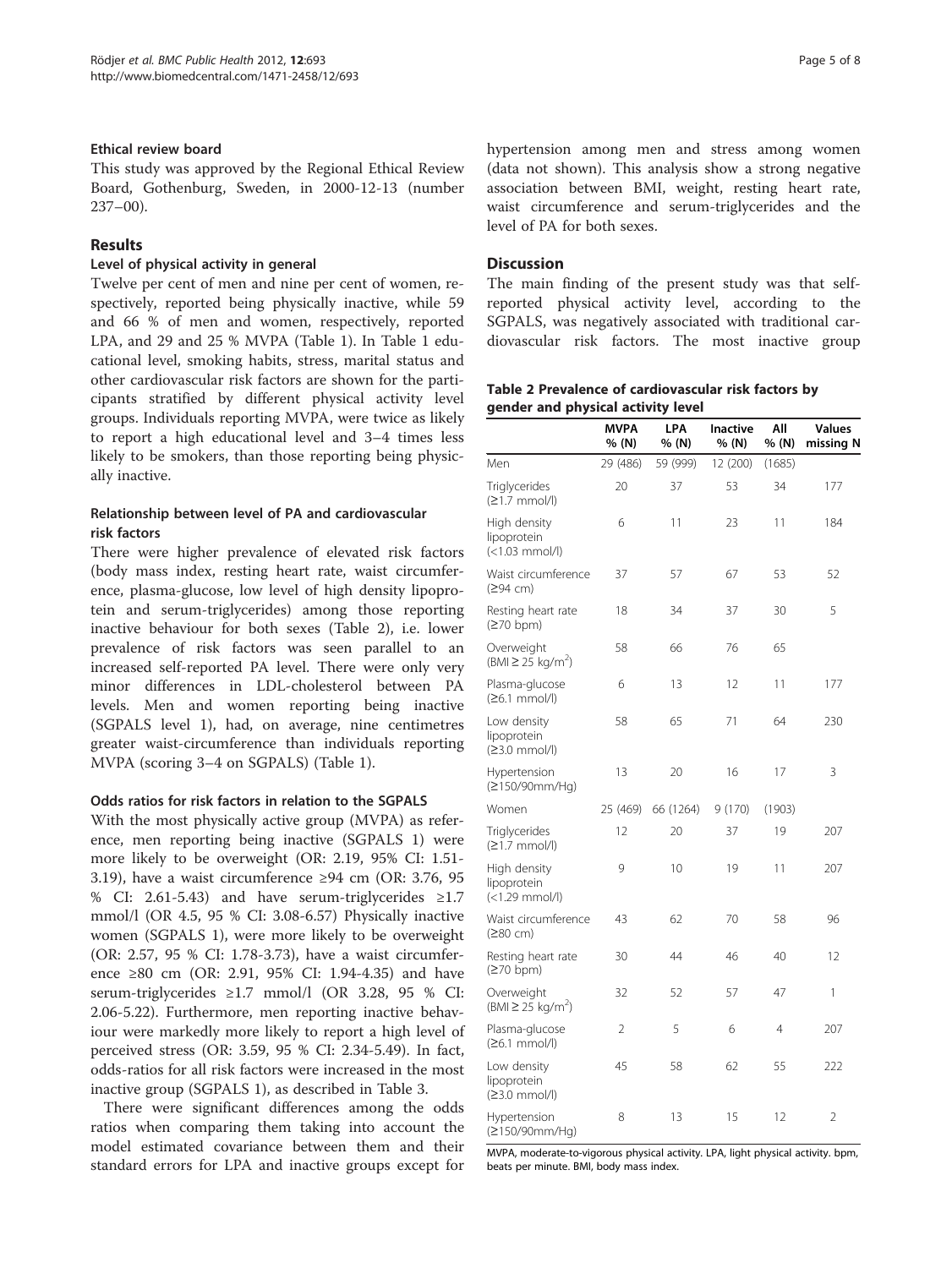|                                                         | <b>MVPA OR</b> | Men                    |                      | Women             |                      |
|---------------------------------------------------------|----------------|------------------------|----------------------|-------------------|----------------------|
|                                                         |                | <b>LPA OR (95% CI)</b> | Inactive OR (95% CI) | LPA OR (95% CI)   | Inactive OR (95% CI) |
| Current smoker                                          |                | 2.32 (1.59-3.38)       | 5.24 (3.34-8.20)     | 1.96 (1.44-2.68)  | 4.29 (2.82-6.53)     |
| Triglycerides (≥1.7 mmol/l)                             |                | 2.21 (1.68-2.92)       | 4.50 (3.08-6.57)     | 1.52 (1.09-2.13)  | 3.28 (2.06-5.22)     |
| High density lipoprotein <sup>a</sup> (mmol/l)          |                | 1.80 (1.15-2.83)       | 4.38 (2.59-7.40)     | 1.24 (0.84-1.85)  | 2.41 (1.41-4.13)     |
| Waist circumference (≥94 cm men,<br>$\geq$ 80 cm women) |                | 1.97 (1.55-2.49)       | $3.76(2.61 - 5.43)$  | 1.68 (1.34-2.12)  | 2.91 (1.94-4.35)     |
| High level of stress at home or work                    |                | 1.28 (0.90-1.83)       | 3.59 (2.34-5.49)     | 1.38 (1.04-1.83)  | 1.25 (0.79-1.98)     |
| Resting heart rate $(270$ bpm)                          |                | 2.24 (1.71-2.94)       | 2.72 (1.88-3.95)     | $1.68(1.33-2.12)$ | 1.96 (1.36-2.82)     |
| Overweight (BMI $\geq$ 25kg/m <sup>2</sup> )            |                | 1.20 (0.96-1.52)       | 2.19 (1.51-3.19)     | 1.84 (1.46-2.32)  | 2.57 (1.78-3.73)     |
| Plasma-glucose (≥6.1 mmol/l)                            |                | $1.73(1.11-2.70)$      | 2.11 (1.15-3.86)     | 1.54 (0.74-3.19)  | 2.45 (0.94-6.42)     |
| Low density lipoprotein $(23.0 \text{ mmol/l})$         |                | 1.25 (0.98-1.60)       | 1.79 (1.21-2.65)     | 1.23 (0.96-1.57)  | 1.79 (1.18-2.72)     |
| Hypertension ( $\geq$ 150/90 mmHg)                      |                | 1.26 (0.92-1.74)       | 1.22 (0.75-1.99)     | 1.25 (0.85-1.85)  | 1.80 (1.03-3.15)     |

<span id="page-5-0"></span>Table 3 Age adjusted odds ratios with 95% confidence intervals of physical activity levels for having cardiovascular risk factors in 1685 men and 1903 women

MVPA, moderate-to-vigorous physical activity. LPA, light physical activity. <sup>a</sup> <1.03 mmol/l, men, <1.29 mmol/l, women. bpm, beats per minute. BMI, body mass index.

(scoring 1 out of a possible 4) has an increased prevalence (odds-ratio) for having pre-defined abnormal levels of several cardiovascular risk factors. While an association between increasing levels of PA and lower levels of most traditional cardiovascular risk factors is well known, our findings may serve as an easy and inexpensive way to identify physically inactive and high risk individuals. Our study also confirms the validity of the modernized SGPALS in the setting of an unselected Swedish population.

While CVD related mortality has, in the last decades, declined in the Western world, CVD still remains a major cause of mortality [[3\]](#page-6-0). Today, the health care system increasingly uses different risk score methods to identify cardiovascular risk patients, for example SCORE as advocated by the European Society of Cardiology [\[20](#page-7-0)]. Many existing risk score methods are predictive of future cardiovascular events and/or cardiovascular death [[20,21\]](#page-7-0). However, they do not regularly take into consideration the level of physical activity and/or the maximal oxygen consumption ( $Vo_{2max}$ ), which independently predicts cardiovascular and overall mortality [[9\]](#page-6-0). Indeed, the true CRF in combination with heart rate recovery adds significantly to the predictive power of the Framingham score [[9\]](#page-6-0). Individuals classified by SCORE as low risk, may become medium risk by having a low CRF [[35\]](#page-7-0). Therefore, there is a need for complementary information regarding the CRF level and/or habitual physical activity levels, to increase the yield of the risk stratification in any given individual [[35\]](#page-7-0).

In this study we found that individuals reporting being physically inactive during leisure-time, defined as scoring 1 out of 4 on the SGPALS, had elevated cardiovascular risk factors. Physically inactive individuals were four times more likely to be smokers, three times more likely

to have an increased waist circumference, a high serumtriglyceride level, and a low serum-HDL level. In addition, individuals reporting being physically inactive, were more likely to have an elevated resting heart rate, having perceived high levels of stress, and elevated plasma-glucose level, and to be overweight (Table 3).

These findings are in line with earlier studies, showing a linear relationship between BMI and CRF [[36\]](#page-7-0), as well as the level of PA. It has previously been reported that a higher level of physical activity is associated with lower levels of several cardiovascular risk factors [[37\]](#page-7-0), while the lowest levels of PA are being associated with the highest risk [[19](#page-7-0)]. The present definition of SGPALS 1 includes patients being sedentary as well as those reporting a very low leisure-time PA level. This perhaps explains the strong relationships with a multitude of cardiovascular risk factors, as both a low level of PA and sedentary behaviour, independently, are associated with higher cardiovascular risk [\[38](#page-7-0)]. The SGPALS indeed seems to capture "the worst of the worst" regarding activity behaviour.

The results of the present study have clinical implications, as the modernized SGPALS may be used as an sole and simple indicator of inactive behaviour (including sedentary and very low level of leisure-time PA), and thus indirectly of cardiovascular risk. The SGPALS has previously been found to be associated with the CRF level of the individual [\[25](#page-7-0)-[27](#page-7-0)]. Thus, this scale can be a feasible tool to identify individuals in need of further risk assessment. Physically inactive men also reported increased levels of perceived stress. This is important, since high levels of stress have been related to cardiovascular morbidity, independent of other lifestyle factors [[39\]](#page-7-0), supporting the cardiovascular risk assessment potential of SGPALS.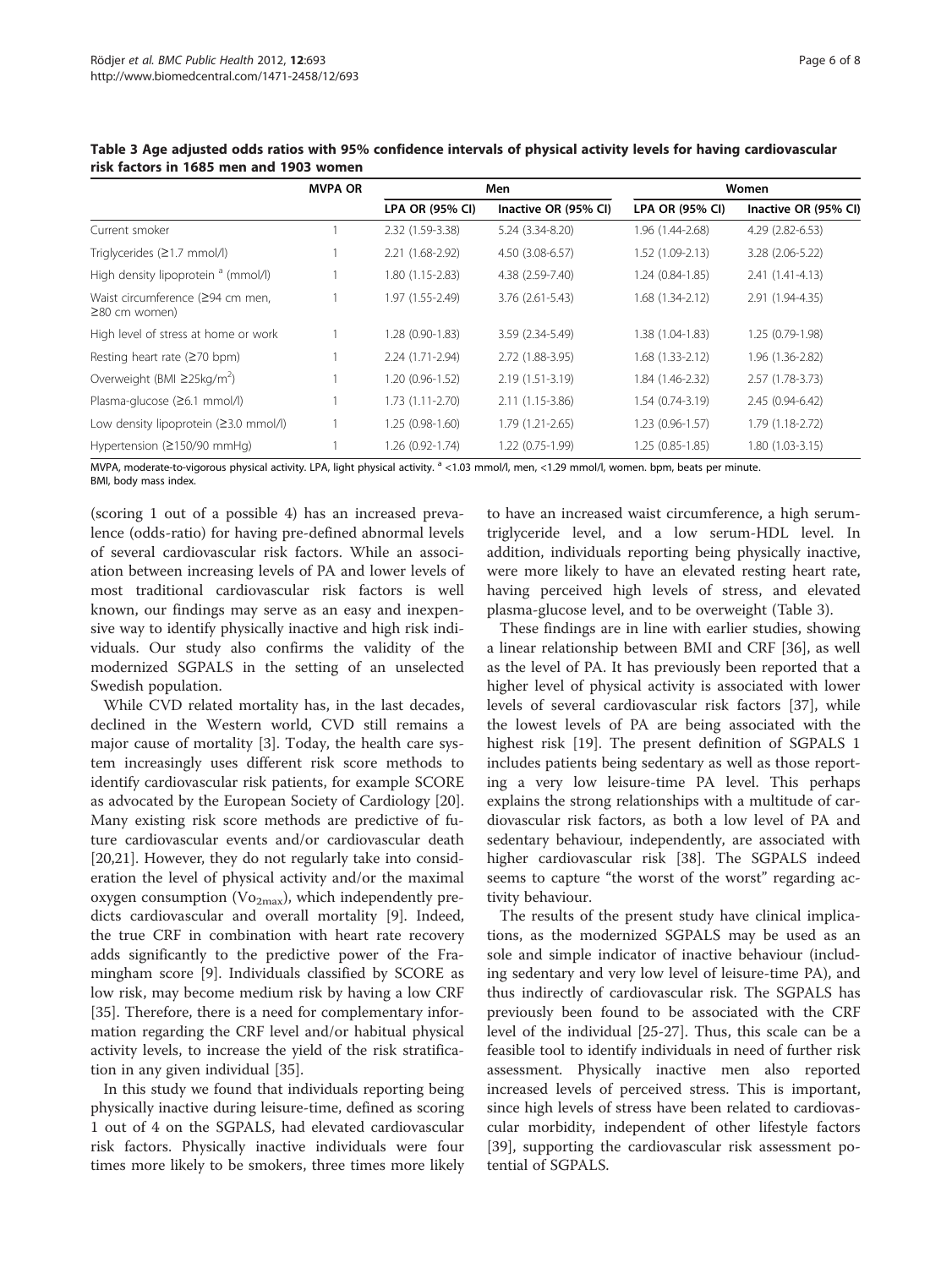<span id="page-6-0"></span>Furthermore, the effectiveness in changing longitudinal outcome by using risk score methods has been reviewed [[40\]](#page-7-0), with two studies comparing risk score assessment with placebo showed no benefit, while another study showed an increased use of lipid lowering and antihypertensive drugs, and one study did show a small reduction in systolic BP, using risk assessment. Present risk score tools have probably affected smoking habits [[41\]](#page-7-0), while cholesterol levels have been mainly changed by food habits [[42\]](#page-7-0). Whether the use of the SGPALS will affect future health outcome, is of course beyond the scope of this paper. However, the use of a reliable tool for assessment of the PA-level is clinically important, while still underutilized. Therefore, it is also important that the present study validates the modernized SGPALS in the setting of a large Swedish population.

#### Limitations and strength

This cross sectional study uses self-reported data concerning the physical activity level and other life style behaviours. Hence there is no objective PA measurement. Furthermore, the study has a response rate of 42 % indicating possible selection bias effect. This has been investigated for the overall Intergene study, showing that participants were more likely to have university education and high income, be married, and to be women of Nordic origin [\[43](#page-7-0)]. However, this may theoretically have underestimated the OR for described risk factors. While the SGPALS captures those individuals being sedentary and those having a very low level of leisure-time PA, it gives no information on the actual sitting-time or breaks in sitting-time. A major strength of the study is the population size and its composition of both urban and rural participants from the Region Västra Götaland.

#### Conclusions

The present study in a large Swedish cohort, shows that the modernized Saltin-Grimby Physical Activity Level Scale (SGPALS), identifies individuals reporting being predominately sedentary or having a very low leisuretime PA level. Importantly, this physically inactive group was associated with a multitude of elevated cardiovascular risk factors. Accordingly, SGPALS may be useful as a tool in clinical risk assessment, alone or in combination with other risk score methods in everyday health care, to identify physically inactive including sedentary individuals in possible need of PA counselling and further risk assessment.

Hence, we suggest that using the SGPALS in risk assessment, may be suitable as a supportive instrument for health care providers using physical activity on prescription as a preventive and treatment method [\[44](#page-7-0)], to improve health care.

#### Competing interests

The authors declare that they have no competing interests.

#### Authors' contributions

LR, IJ, AR, LB, DT and MB have made contributions to the conception and design of the study. LR and GL have conducted the statistical analysis. LR drafted the manuscript. IJ and MB have been actively involved in drafting the manuscript. IJ, AR, LB, DT, GG and MB have critically revised the manuscript. All authors read and approved the final manuscript.

#### Acknowledgements

We thank all the personnel who've been involved in the Intergene project. This work was supported by the Region Västra Götaland, Sweden, the Swedish Heart and Lung Foundation, the Swedish Research Council, and the Swedish Council for Working Life and Social Research.

#### Author details

<sup>1</sup>Department of Emergency and Cardiovascular Medicine, The Sahlgrenska Academy, University of Gothenburg, Gothenburg, Sweden. <sup>2</sup> Department of Medicine, Halland Hospital Varberg, Träslövsvägen 68, Varberg SE 432 81, Sweden. <sup>3</sup>Institute of Stress Medicine, Gothenburg, Sweden. <sup>4</sup>Department of Neuroscience and Physiology, Section of Clinical Neuroscience and Rehabilitation, The Sahlgrenska Academy, University of Gothenburg, Gothenburg, Sweden. <sup>5</sup>Department of Biostatistics, Institute of Basic Medical Sciences, Oslo University, Oslo, Norway.

#### Received: 24 November 2011 Accepted: 20 August 2012 Published: 24 August 2012

#### References

- 1. Caspersen CJ, Powell KE, Christenson GM: Physical activity, exercise, and physical fitness: definitions and distinctions for health-related research. Public Health Rep 1985, 100(2):126–131.
- 2. Warburton DE, Nicol CW, Bredin SS: Health benefits of physical activity: the evidence. CMAJ 2006, 174(6):801–809.
- 3. World Health Organization: Global health risks: mortality and burden of disease attributable to selected major risks. Geneva: World Health Organization; 2009.
- 4. Schoenborn CA, Adams PF, Barnes PM, Vickerie JL, Schiller JS: Health behaviors of adults: United States, 1999–2001. Vital Health Stat 10 2004, 219:1–79.
- 5. Sjöström M, Oja P, Hagströmer M, Smith B, Bauman A: Health-enhancing physical activity across European Union countries: the Eurobarometer study. J Public Health 2006, 14(5):291–300.
- 6. Aires N, Selmer R, Thelle D: The validity of self-reported leisure time physical activity, and its relationship to serum cholesterol, blood pressure and body mass index. A population based study of 332,182 men and women aged 40–42 years. Eur J Epidemiol 2003, 18(6):479–485.
- 7. Ekblom-Bak E, Hellenius ML, Ekblom O, Engstrom LM, Ekblom B: Independent associations of physical activity and cardiovascular fitness with cardiovascular risk in adults. Eur J Cardiovasc Prev Rehabil 2009, 17(2):175–180.
- 8. Lee DC, Sui X, Ortega FB, Kim YS, Church TS, Winett RA, Ekelund U, Katzmarzyk PT, Blair SN: Comparisons of leisure-time physical activity and cardiorespiratory fitness as predictors of all-cause mortality in men and women. Br J Sports Med 2010, 45(6):504–510.
- 9. Mora S, Redberg RF, Cui Y, Whiteman MK, Flaws JA, Sharrett AR, Blumenthal RS: Ability of exercise testing to predict cardiovascular and all-cause death in asymptomatic women: a 20-year follow-up of the lipid research clinics prevalence study. JAMA 2003, 290(12):1600–1607.
- 10. Healy GN, Matthews CE, Dunstan DW, Winkler EA, Owen N: Sedentary time and cardio-metabolic biomarkers in US adults: NHANES 2003–06. Eur Heart J 2011, 32(5):590–597.
- 11. Jonsdottir IH, Rodjer L, Hadzibajramovic E, Borjesson M, Ahlborg G Jr: A prospective study of leisure-time physical activity and mental health in Swedish health care workers and social insurance officers. Prev Med 2010, 51(5):373–377.